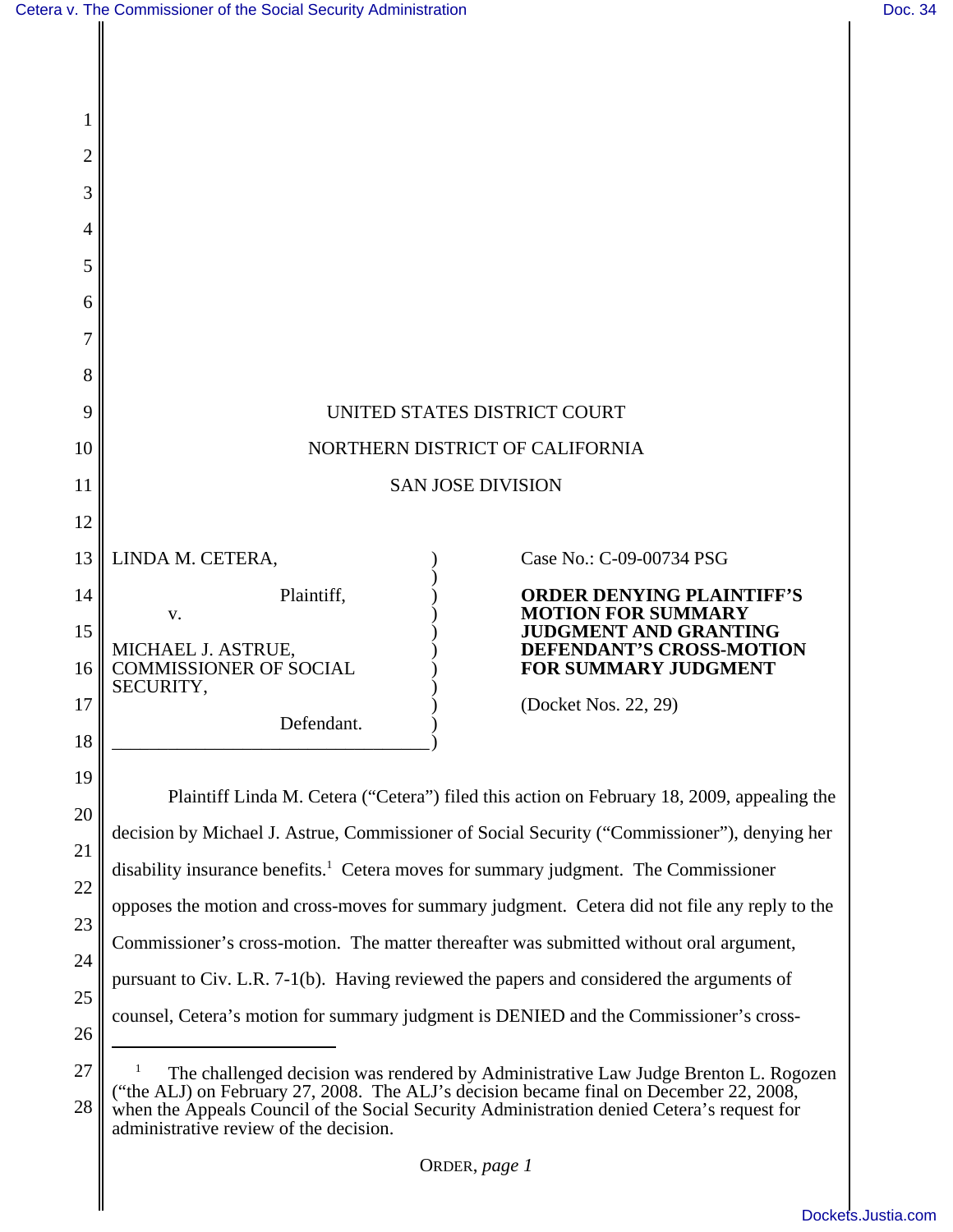motion for summary judgment is GRANTED.

# **I. BACKGROUND**

 The following facts are taken from the February 27, 2008 decision by the ALJ and the accompanying administrative record ("AR"). At the time of the hearing, Cetera was fifty-three years old.<sup>2</sup> She had a high school education and completed one year of college.<sup>3</sup> Her past work experience included five years conducting intake interviews for a school district and two years as a concierge in the hotel industry.<sup>4</sup> In December 2002, Cetera had a nervous breakdown that caused her employment at the hotel to end.<sup>5</sup> In 2004, Cetera sought permanent employment with another hotel, a catering company and an Internet company.<sup>6</sup> In each of those instances, however, she was employed for less than 90 days because she was unable to "focus and was slow to catch on."<sup>7</sup> Cetera described experiencing frequent panic attacks and anxiety.<sup>8</sup> In August 2007, Cetera was employed for less than a week with the San Jose Unified School District.<sup>9</sup> Her duties included speaking with parents and their children to determine placement options for prospective students.10 One day, Cetera left work early because she was not feeling well.<sup>11</sup> She rushed to the emergency room and was diagnosed with an anxiety disorder.<sup>12</sup> The next day, Cetera was informed that her employment had been temporary and that she was no

- *See* AR at 43.
- *See id.* at 43-44.
- *See id.*
- *See id.* at 45.
- *See id.*
- *See id.*
- *See id.* at 51.
- *See id.*
- *See id.* at 52.
- *See* AR at 53.
- *See id.*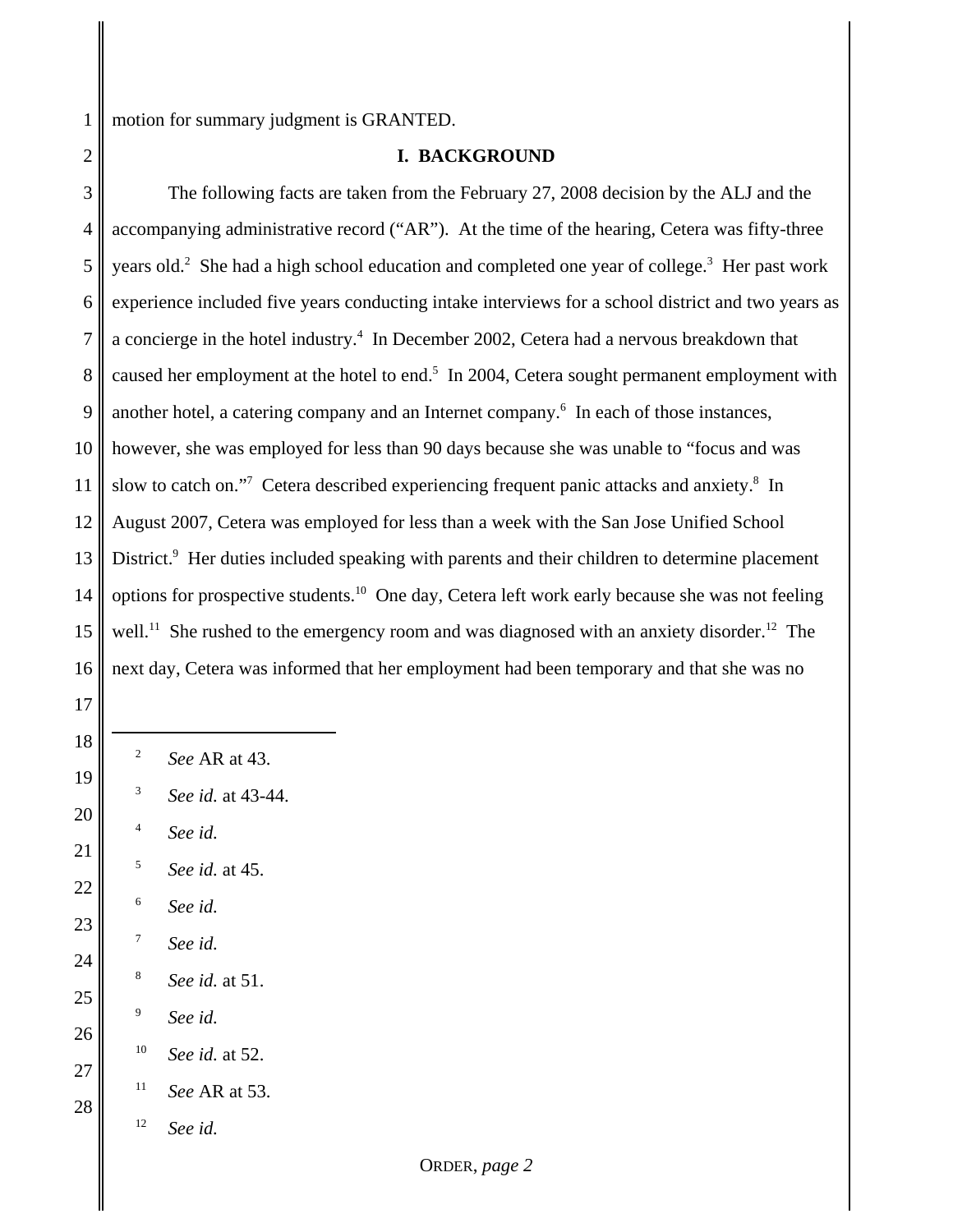longer needed.<sup>13</sup>

 Cetera alleges that she became disabled on August 11, 2003 as a result of depression and exhaustion.

 On October 5, 2005, Cetera applied for disability insurance benefits.<sup>14</sup> The application was initially denied on December 23, 2005.<sup>15</sup> On October 20, 2006, her application was denied upon reconsideration.<sup>16</sup> The ALJ held an administrative hearing on February 5, 2008 in San Jose, California.<sup>17</sup> Cetera, who was represented by an attorney testified at the hearing.<sup>18</sup> A vocational expert, Thomas Linvill, also testified at the hearing.19

 The ALJ found that Cetera was not disabled within the meaning of the Social Security Act. The ALJ evaluated Cetera's condition pursuant to the sequential process required by 20 CFR §§ 404-1520(a) and 416.920(a). At step one, the ALJ concluded that Cetera had not engaged in substantial gainful activity since August 11, 2003, the alleged onset date. At step two, the ALJ found that Cetera's borderline intellectual functioning, depressive disorder (not otherwise specified, in partial remission), generalized anxiety disorder (in partial remission), and a personality disorder (not otherwise specified, with histrionic and passive-aggressive features) constituted a severe combination of impairments under 20 CFR  $\S$  404.1520(c). The ALJ further found that Cetera suffered a marked impairment of her short-term auditory memory. At step three, the ALJ concluded that Cetera did not have an impairment or combination of impairments that met or medically equaled one of the impairments in 20 CFR Part 404, Subpart P, Appendix 1.

- *See id.* at 53-54.
- *See* Decision at 16.
- *See id.*
- *See id.*
- *See id.*
- *See id.*
	- *See* AR at 24.

ORDER, *page 3*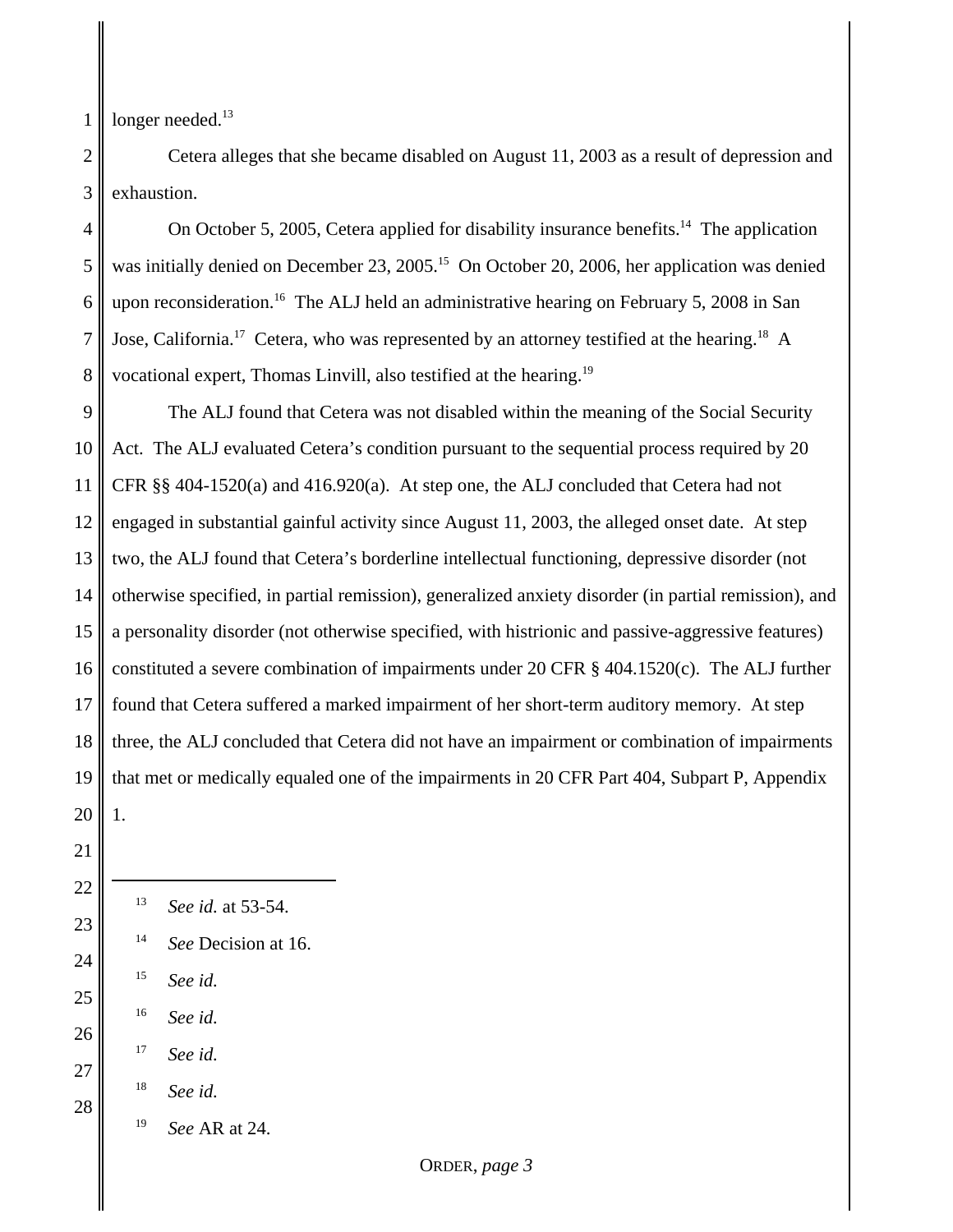1 2 3 4 In determining Cetera's residual functional capacity, the ALJ found that while she was moderately restricted in her ability to understand, remember, and carry out complex or detailed tasks, she was not significantly limited in her ability to understand, remember and carry out the simple and repetitive 1-2 step tasks characteristic of unskilled work.

5 6 7 At step four, the ALJ found that Cetera could not return to her past work. At step five, the ALJ found that Cetera's residual functional capacity enabled her to perform other work that exists in significant numbers in the national economy.

8 9 Based on those determinations, the ALJ concluded that Cetera was not disabled as defined by the Social Security Act at any time through the date of his decision.

# 10

11

# **II. LEGAL STANDARD**

**A. Standard for Reviewing the Commissioner's Decision**

12 13 14 15 16 17 18 19 20 21 Pursuant to 42 U.S.C.  $\S$  405(g), this Court has the authority to review the Commissioner's decision denying Plaintiff benefits. The Commissioner's decision (here the decision of the ALJ) will be disturbed only if it is not supported by substantial evidence or if it is based upon the application of improper legal standards.<sup>20</sup> In this context, the term "substantial" evidence means "more than a mere scintilla but less than a preponderance-it is such relevant evidence that a reasonable mind might accept as adequate to support the conclusion."<sup>21</sup> When determining whether substantial evidence exists to support the ALJ's decision, the court examines the administrative record as a whole, considering adverse as well as supporting evidence.<sup>22</sup> Where evidence exists to support more than one rational interpretation, the court must defer to the decision of the ALJ.<sup>23</sup>

22 23

24

25

26

27

28

# **B. Standard for Determining Disability**

A person is "disabled" for purposes of receiving disability insurance benefits if he or she

- 22 *See Drouin,* 966 F.2d at 1257; *Hammock v. Bowen,* 879 F.2d 498, 501 (9th Cir. 1989).
- 23 *See Moncada,* 60 F.3d at 523; *Drouin,* 966 F.2d at 1258.

 <sup>20</sup> *See Moncada v. Chater,* 60 F.3d 521, 523 (9th Cir. 1995); *Drouin v. Sullivan,* 966 F.2d 1255, 1257 (9th Cir. 1992).

 <sup>21</sup> *See Moncada,* 60 F.3d at 523; *Drouin,* 966 F.2d at 1257.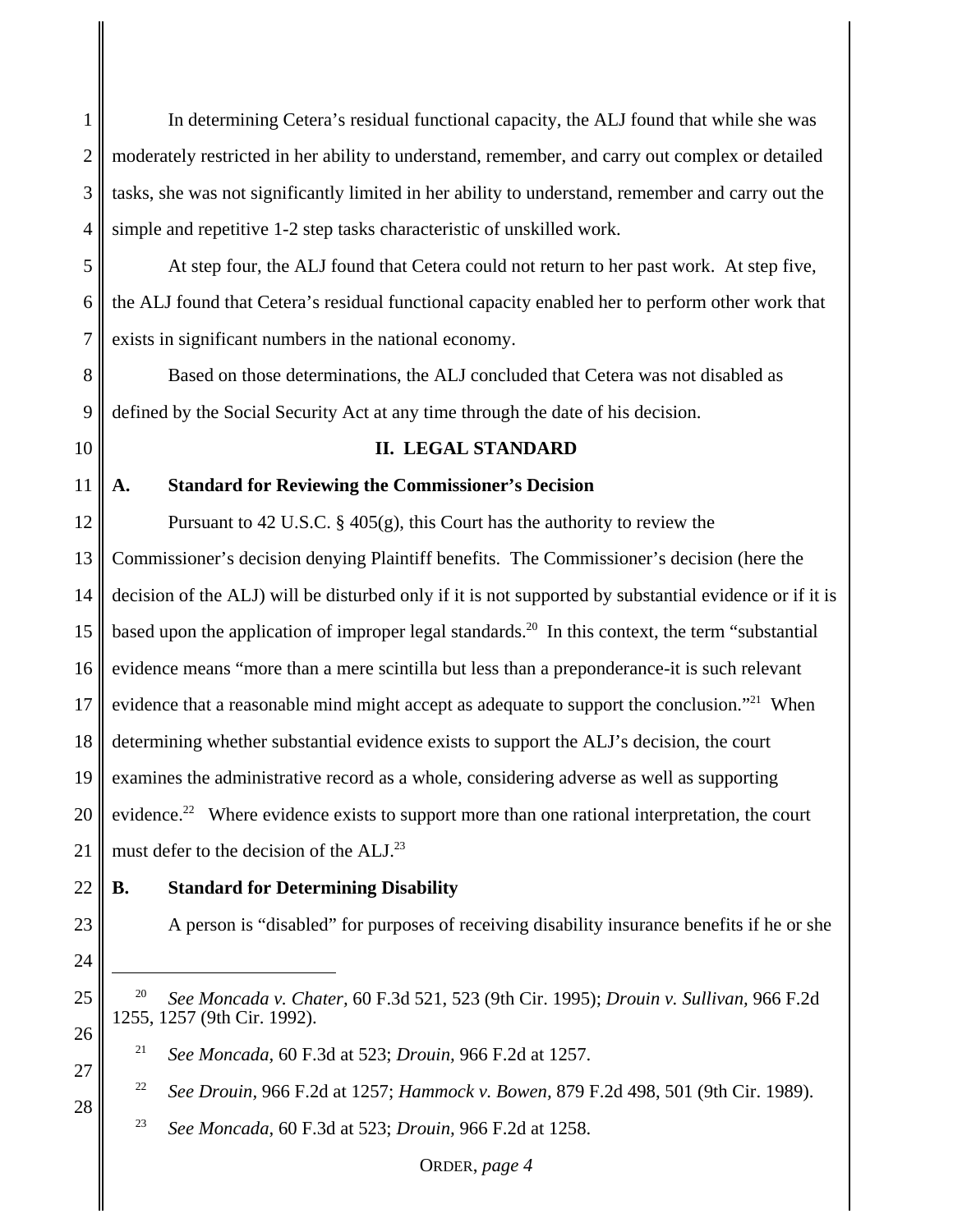1 2 3 is unable to engage in any substantial gainful activity due to a physical or mental impairment that is expected to result in death or that has lasted or is expected to last for a continuous period of at least twelve months.24

4 5 6 7 8 9 10 11 12 13 14 15 16 17 18 19 Disability claims are evaluated using a five-step, sequential evaluation process. In the first step, the Commissioner must determine whether the claimant currently is engaged in substantial gainful activity; if so, the claimant is not disabled and the claim is denied.25If the claimant is not currently engaged in substantial gainful activity, the second step requires the Commissioner to determine whether the claimant has a "severe" impairment or combination of impairments that significantly limits the claimant's ability to do basic work activities; if not, a finding of "not disabled" is made and the claim is denied.<sup>26</sup> If the claimant has a "severe" impairment or combination of impairments, the third step requires the Commissioner to determine whether the impairment or combination of impairments meets or equals an impairment in the Listing; if so, disability is conclusively presumed and benefits are awarded.<sup>27</sup> If the claimant's impairment or combination of impairments does not meet or equal an impairment in the Listing, the fourth step requires the Commissioner to determine whether the claimant has sufficient "residual functional capacity"<sup>28</sup> to perform his or her past work; if so, the claimant is not disabled and the claim is denied.<sup>29</sup> The plaintiff has the burden of proving that he or she is unable to perform past relevant work.30 If the claimant meets this burden, a *prima facie* case of disability is established. The Commissioner then bears the burden of establishing that the

20

21

22

23

24

25

27

28

26 *See id.*

27 *See id.*

 29 *See Drouin,* 966 F.2d at 1257; *Gallant v. Heckler,* 753 F.2d 1450, 1452 (9th Cir. 1984). 30 *See id.*

 <sup>24</sup> *See Drouin,* 966 F.2d at 1257; *Gallant v. Heckler,* 753 F.2d 1450, 1452 (9th Cir. 1984).

 <sup>25</sup> *See id.*

<sup>26</sup> <sup>28</sup> A claimant's residual functional capacity ("RFC") is what he or she can still do despite existing exertional and nonexertional limitations. *See Cooper v. Sullivan,* 880 F.2d 1152, 1155 n.5 (9th Cir. 1989).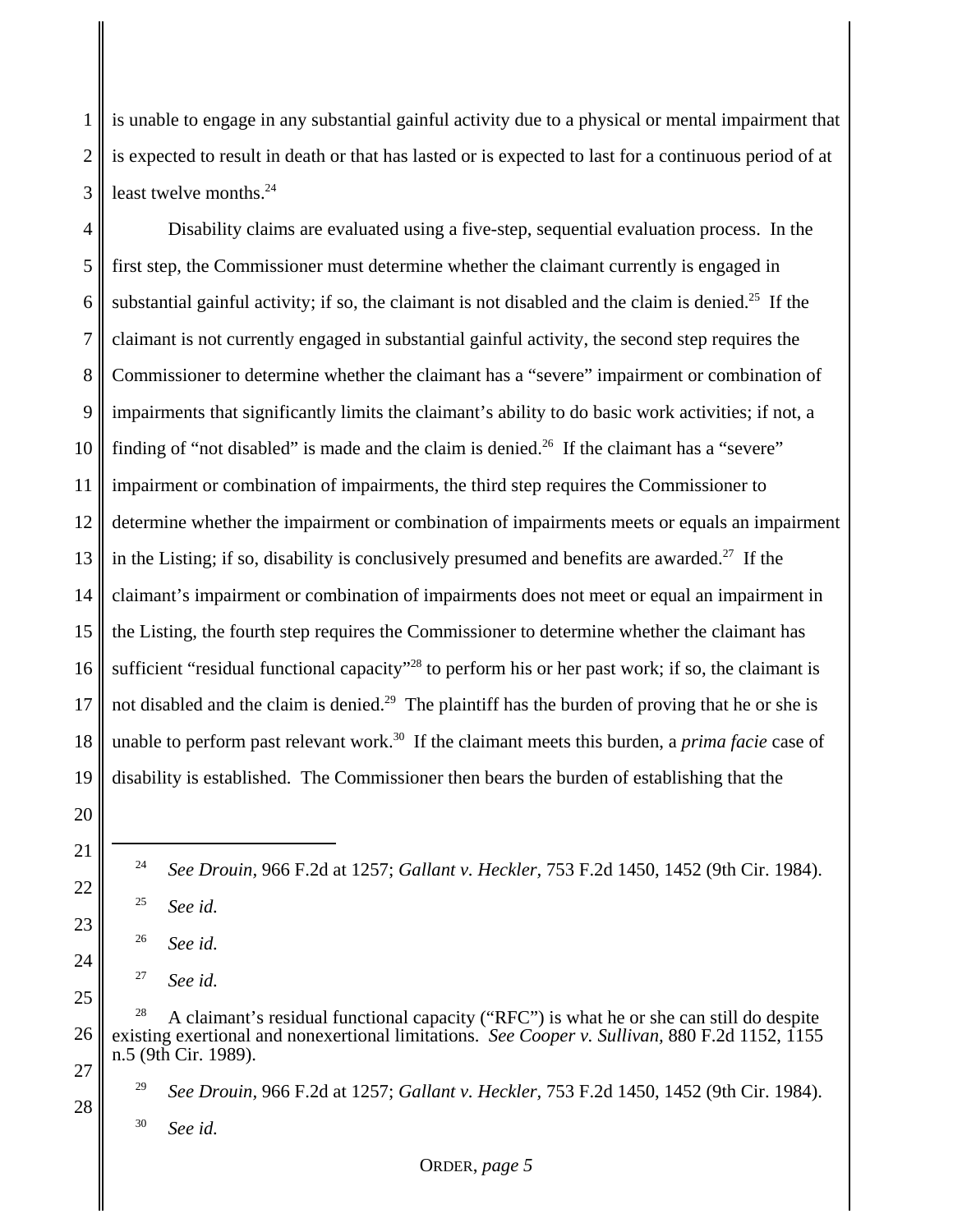1 2 claimant can perform other substantial gainful work;<sup>31</sup> the determination of this issue comprises the fifth and final step in the sequential analysis. $32$ 

3

14

15

16

17

18

19

20

21

22

23

24

25

28

### **III. DISCUSSION**

4 5 6 7 Cetera requests that the court reverse the ALJ's final decision and remand the case to the Social Security Administration for an award of benefits. Alternatively, Cetera requests that this case be remanded for further administrative proceedings to determine whether she is disabled. The Commissioner in turn asks that the ALJ's final decision be affirmed.

8 9 10 11 The specific issues raised in this case are whether the ALJ properly: (1) found that Cetera could perform other work existing in the national economy; (2) articulated specific and legitimate reasons for rejecting the opinion of Cetera's treating physicians; and (3) provided specific and legitimate reasons for discounting Cetera's subjective complaints.

#### 12 13 **A. The ALJ Did Not Err in Finding that Cetera Could Perform Other Work in the Economy**

Cetera disputes whether substantial evidence supports the ALJ's finding that she could perform other work existing in the national economy. Specifically, Cetera disputes the adequacy of the hypothetical questions that were posed to the vocational expert during the hearing. Cetera contends that neither her attorney nor the ALJ included in the hypothetical questions posed to the vocational expert any reference to her age, education, work experience and non-exertional limitations, including restrictions on her performing work involving contact with the general public or any requirements that she have any extensive communication with supervisors and coworkers. Cetera further contends that although the vocational expert identified five occupations for her, he did not provide the number of jobs existing in the national economy. Instead, the ALJ himself later sought to reconcile the vocational expert's testimony with title numbers contained in the Dictionary of Occupational Titles. Cetera contends that this was improper.

<sup>26</sup> 27  $31$  As discussed further below, there are two ways for the Commissioner to meet the burden of showing that there is other work in significant numbers in the national economy that claimant can do: (1) by the testimony of a vocational expert or (2) by reference to the Medical-Vocational Guidelines. *See Tackett v. Apfel,* 180 F.3d 1094, 1099 (9th Cir. 1999).

 <sup>32</sup> *See* 20 C.F.R. §§ 404.1520, 416.920; *Lester v. Chater,* 81 F.3d 821, 828 n. 5 (9th Cir. 1995), *as amended* April 9, 1996; *Drouin,* 966 F.2d at 1257.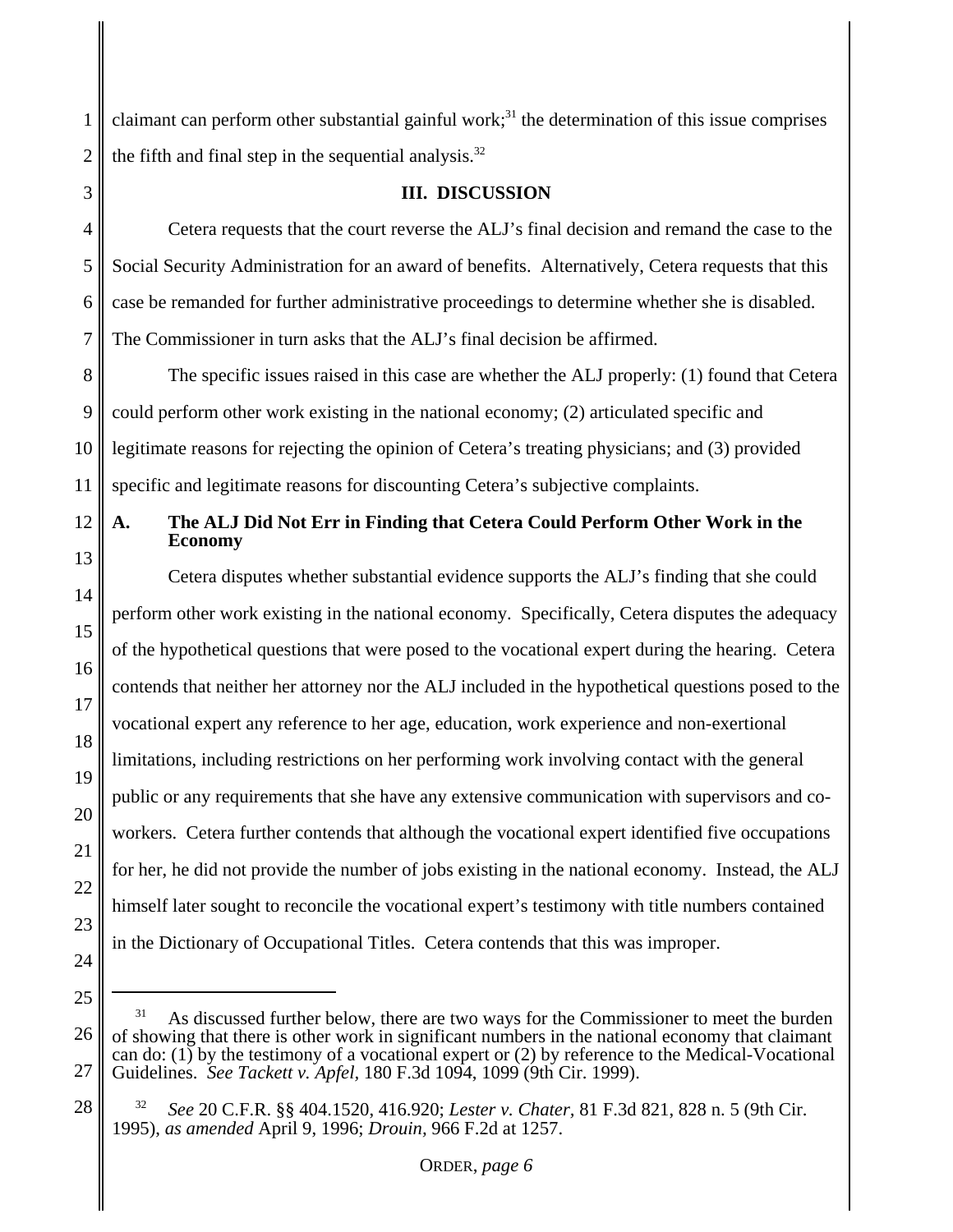The Commissioner states that, notwithstanding any purported deficiencies in the vocational expert's testimony, the Medical-Vocational Guidelines (GRIDS) nevertheless offer substantial evidence supporting the finding of not disabled. The Commissioner argues that Cetera is able to do more than the full range of unskilled work at the light, medium, heavy and very heavy exertional levels. While the Commissioner acknowledges that Cetera is moderately limited in understanding, remembering, and carrying out complex, or detailed tasks, he argues that interacting with the public is not a basic work activity. As a result, the Commissioner maintains that the GRIDS may be used to support the finding of not disabled.

 At step five, the burden of proof shifts to the agency to demonstrate that the claimant can perform a significant number of other jobs in the national economy.<sup>33</sup> "This step-five determination is made on the basis of four factors: the claimant's residual functional capacity, age, work experience and education."34 The Social Security Administration established the GRIDS to assist in the step-five determination.<sup>35</sup> The GRIDS is a matrix of the four factors described above and specific rules that identify whether jobs requiring a specific combination of those factors exist in significant numbers in the national economy.<sup>36</sup> If the GRIDS match claimant's qualifications, the guidelines show whether jobs exist that claimant could perform.<sup>37</sup> On the other hand, if the GRIDS do not match claimant's qualification, the ALJ can either (1) use the GRIDS as a framework and determine what work exists that claimant can perform or (2) rely on a vocational expert if the claimant has significant non-exertional limitations.<sup>38</sup>

"The ALJ can use the grids without vocational expert testimony when a non-exertional limitation is alleged because the grids 'provide for the evaluation of claimants asserting both

- *See Hoopai v. Astrue,* 499 F.3d 1071, 1074 (9th Cir. 2007).
- *See id.* at 1075.
- *See id.*
- *See id.*

- *See id.*
- *See id.*

ORDER, *page 7*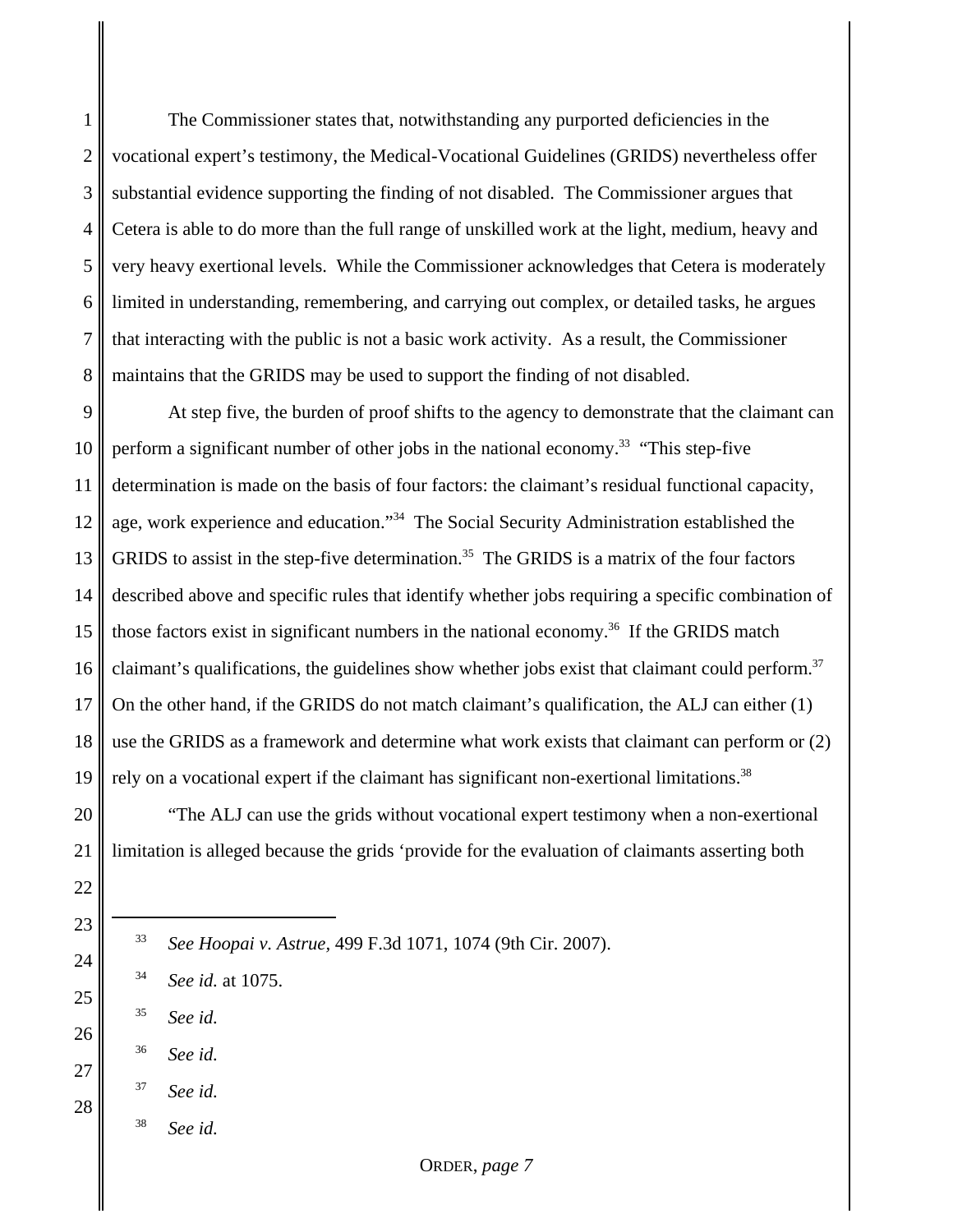exertional and non-exertional limitations."<sup>39</sup> "The step two and step five determinations require different levels of severity of limitations such that the satisfaction of the requirements at step two does not automatically lead to the conclusion that the claimant has satisfied the requirements at step five."<sup>40</sup> At step five, "a vocational expert is required only when there are significant and 'sufficiently severe' non-exertional limitations not accounted for in the grid."41

 Here, whatever the deficiencies in the vocational expert's testimony, the court finds substantial evidence in the record to affirm that Cetera did not suffer from significant and sufficiently severe non-exertional limitations. First, between August 1, 2003 and September 18, 2005, Cetera's treating physician Dr. Hector Cerezo indicated that Cetera was functioning well and only experienced more severe symptoms during brief exacerbations of her impairments.<sup>42</sup> Dr. Cerezo's notes further reflect that Cetera was reporting good relief from prescribed medications and was consistently working or looking for work.<sup>43</sup>

 Second, from August 1, 2005 to September 28, 2005, Dr. Anthony Cozzolino treated Cetera and diagnosed her with bipolar II disorder (ruling out major depression); cyclothymia (a panic disorder without agorophobia; and alcohol dependence (in sustained remission).<sup>44</sup> His notes reflect that Cetera gave no description of clear manic symptoms and upon questioning, she denied the presence of true panic attacks.<sup>45</sup> Dr. Cozzolini determined that her symptoms and limitations were moderate.<sup>46</sup>

Third, beginning in August 2005, Cetera also received treatment from Dr. Zorica

- *See id.* (citation omitted).
- *See id.* at 1075.
- *See id.*

- *See* AR at 28.
- *See id.*
- *See* AR at 24.
- *See id.*
- *See id.*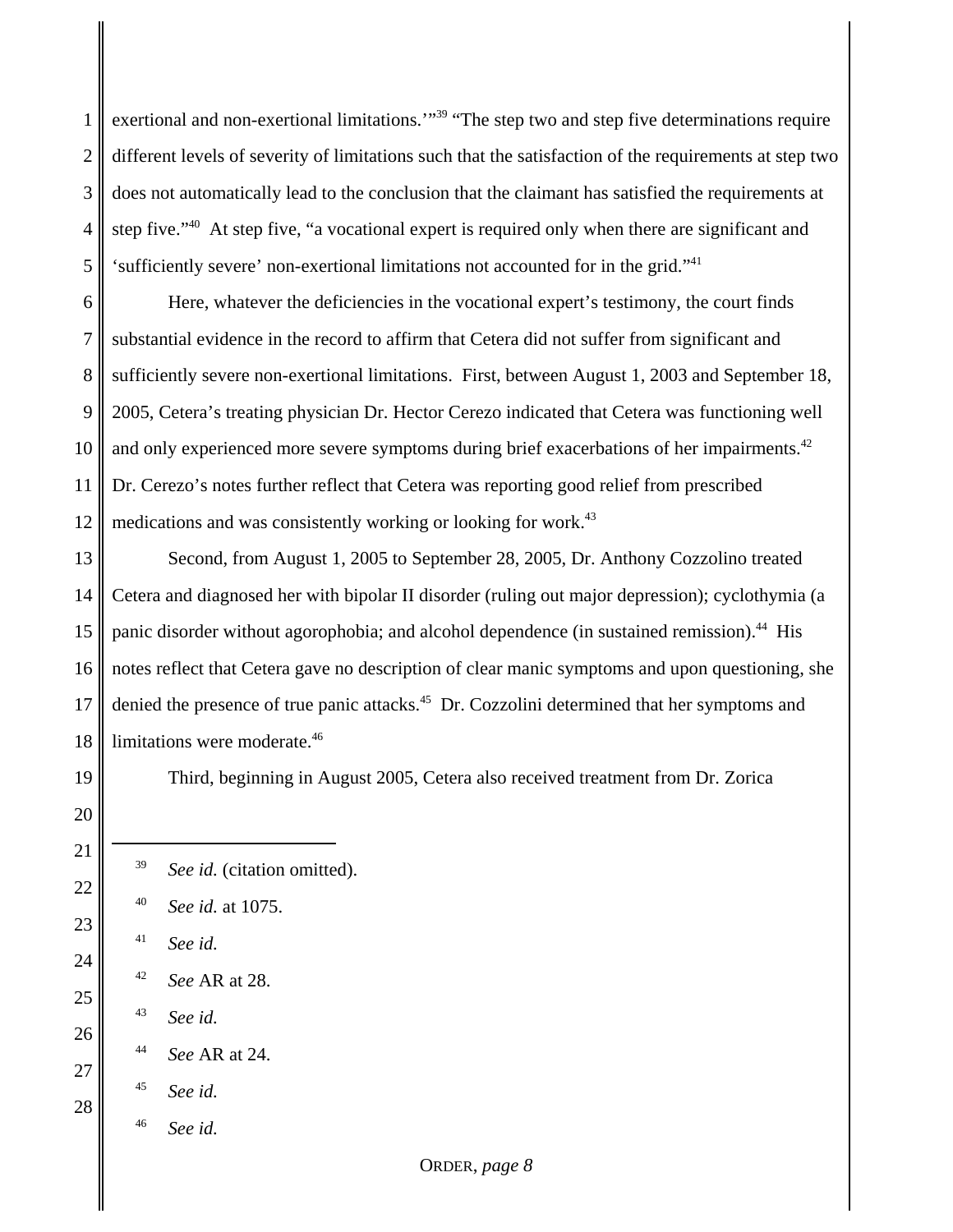1 Lialjevic.<sup>47</sup> Dr. Lialjevic diagnosed Cetera with recurrent depression of moderate severity.<sup>48</sup>

2 3 4 5 6 7 In *Hoopai v. Astrue,* the Ninth Circuit explained that "moderate depression" has not been held to a sufficiently severe non-exertional limitation that sufficiently limits a claimant's ability to do work beyond the exertional limitation.<sup>49</sup> As a result, whatever conflicting evidence was presented, the court finds that "more than a mere scintilla" of evidence supports the ALJ's conclusion that Cetera's depression was not a significant and sufficiently severe non-exertional limitation that prohibited the ALJ's reliance on the GRIDS.<sup>50</sup>

#### 8 9 **B. The ALJ Did Not Err in Rejecting the Opinion of Dr. Cerezo But Did Err in Rejecting the Opinion of Dr. Rowland**

Cetera argues that the ALJ was not justified in discounting the opinions of her treating physicians, Drs. Cerezo and Rowland. The Commissioner contends that the ALJ reasonably concluded that the opinions of Drs. Cerezo and Rowland were based on Cetera's subjective complaints and were contradicted and outweighed by the better-supported medical opinions of Dr. Roxanne Morse and state agency medical consultants.

If a treating or examining doctor's opinion is contradicted by another doctor's opinion, an ALJ may reject it only by providing specific and legitimate reasons that are supported by substantial evidence. $51$ 

Here, the ALJ discounted the opinion of Dr. Cerezo because it was not based on a current treating relationship with Cetera and his treatment of her had been administered more than twoand-one-half years prior to the date of his opinion.<sup>52</sup> His initial intake examination occurred on July 30, 2003 and his treatment notes cover a period from August 1, 2003 to September 28,

10

11

12

13

14

15

16

17

18

19

20

21

22

23

24

25

27

28

48 *See id.*

49 *See Hoopai v. Astrue,* 499 F.3d 1071, 1076 (9th Cir. 2007).

26 See id. at 1077. To the extent the ALJ entertained testimony from the vocational expert, any error in doing so was therefore harmless.

 51 *See Bayliss v. Barnhart,* 427 F.3d 1211, 1216 (9th Cir. 2005) (citing *Lester v. Chatar,* 81 F.3d at 830).

52 *See* AR at 13.

 <sup>47</sup> *See id.*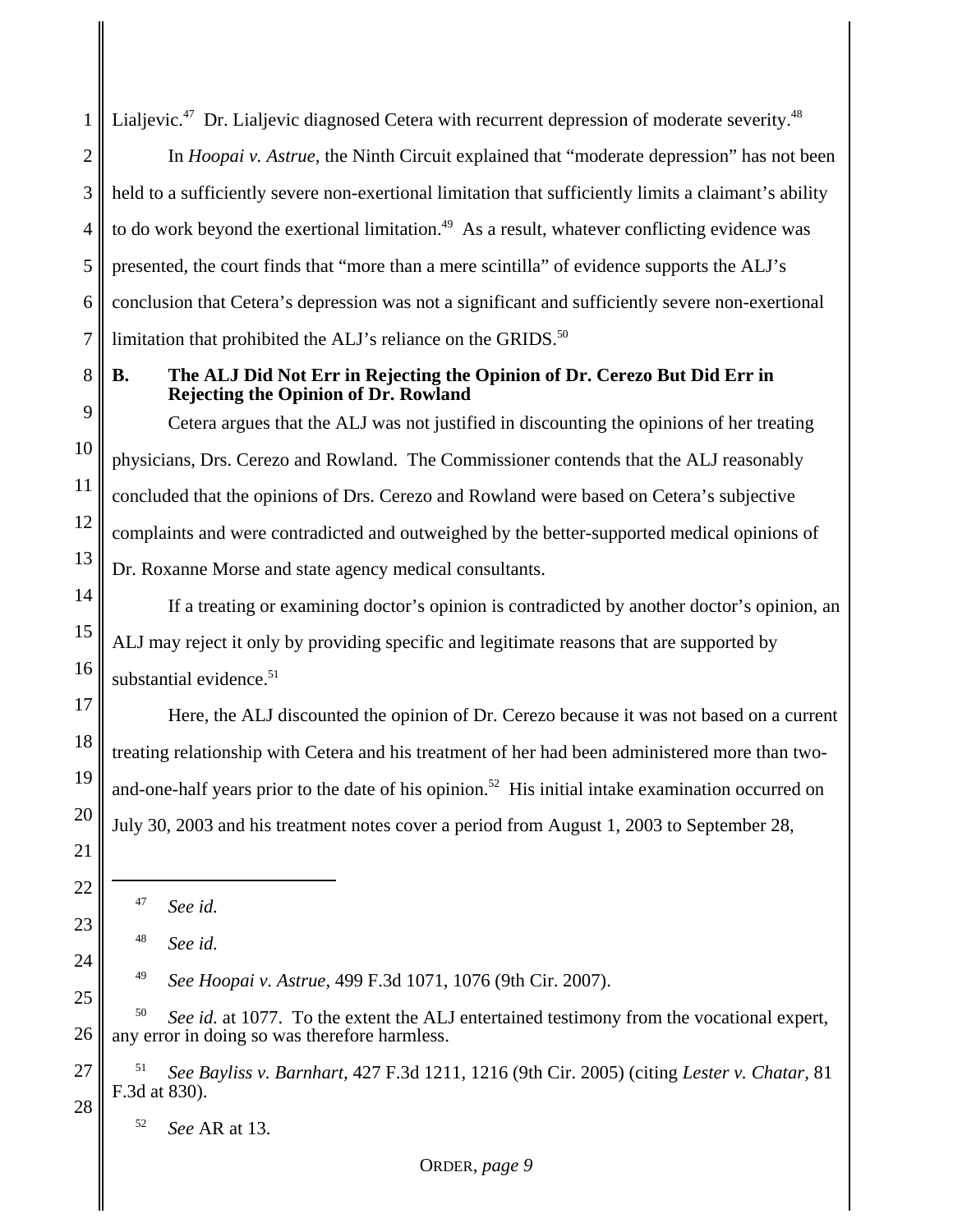2005.<sup>53</sup> However, he did not treat or examine Cetera for the next two and one-half years.<sup>54</sup> On January 25, 2008, Dr. Cerezo opined that Cetera had a marked restriction of her ability to perform a number of basic work activities as a result of poor concentration, mood swings, anxiety, and poor memory secondary to her posttraumatic stress disorder and bipolar I disorder.<sup>55</sup> He concluded that the earliest onset was July 19, 2005.<sup>56</sup> The ALJ concluded that he could not accord significant weight to Dr. Cerezo's opinion because he had not examined Cetera after July 2005 and before the date of his decision. Moreover, to the extent that Dr. Cerezo's treatment notes reflect that Cetera functioned well during the course of his treatment between July 2003 and July 2005 and that she only experienced more severe exacerbations of her impairments, the ALJ did accord significant weight to Dr. Cerezo's opinion. Based on the above, the court finds that the ALJ provided specific and legitimate reasons supported by substantial evidence to limit the weight he accorded to Dr. Cerezo's opinion outside of the dates he provided treatment to Cetera.

 For his part, Dr. Rowland began treating Cetera on January 25, 2007.<sup>57</sup> He opined that Cetera had marked restriction of her ability to work in coordination with or proximity to others without being unduly distracted; of her ability to accept instructions and respond appropriately to criticism from supervisors; or her ability to interact properly with the general public; of her ability to maintain appropriate behavior and adhere to basic standards of cleanliness; and of her ability to set realistic goals and make plans independently of others.<sup>58</sup> He further opined that Cetera experienced anhedonia or pervasive loss of interest in almost all activities, psychomotor

- *See* AR at 12.
- *See id.*

- *See id.*
- *See id.*
	- *See* AR at 10.
	- *See id.*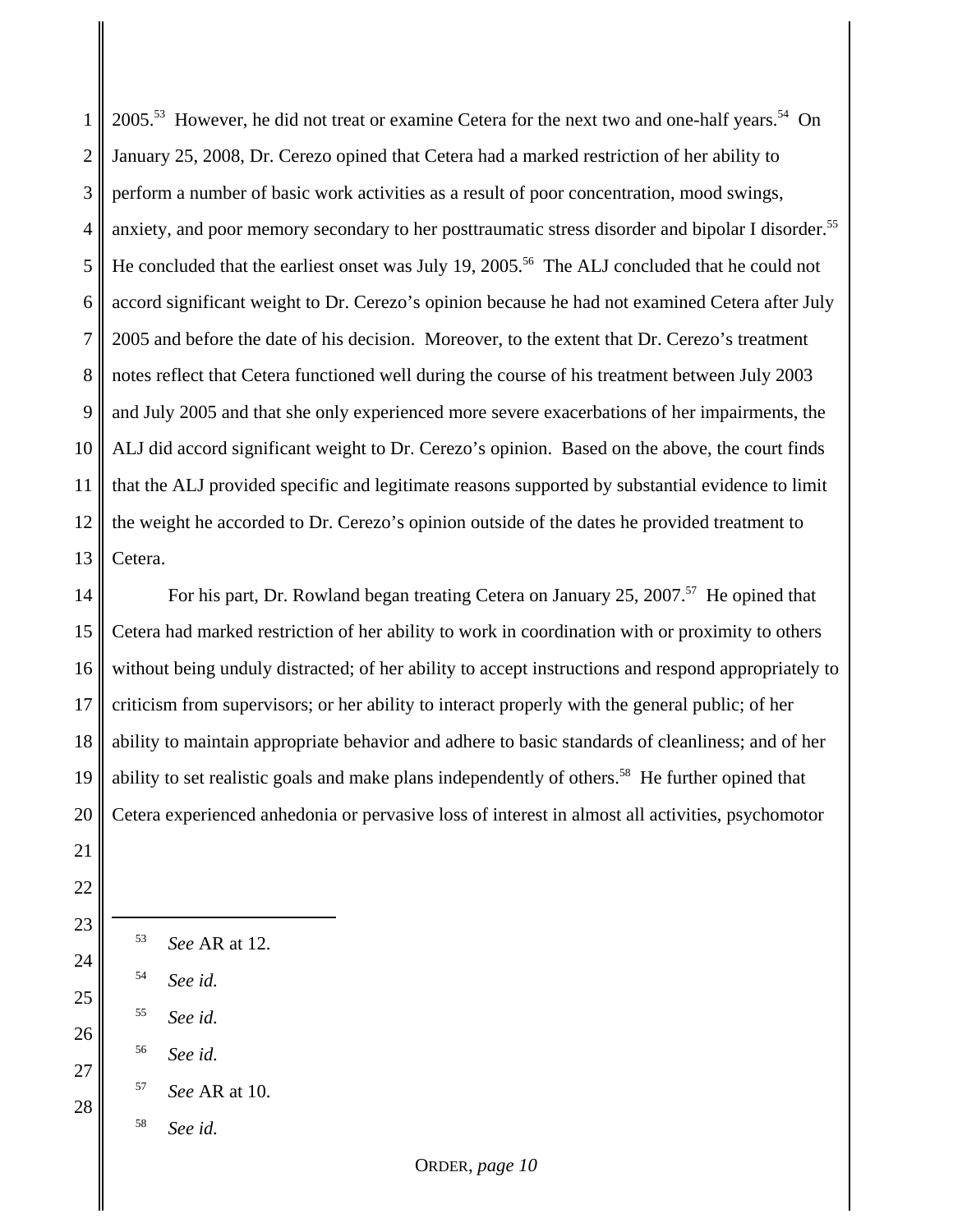agitation or retardation, difficulty concentrating or thinking, and suicidal ideation.<sup>59</sup> The ALJ based his opinion substantially on Cetera's subjective statements, which the ALJ had found were not entirely credible.<sup>60</sup> Additionally, the ALJ determined that Dr. Rowland's opinion contained inconsistencies with his own treatment notes which reflect Cetera reporting that she experienced no side effects from prescribed medications and was well-groomed, fully-alert and oriented.<sup>61</sup> Finally, the ALJ noted that Cetera was able to sustain semiskilled work between 2004 and 2006, which demonstrated a functional capability fundamentally inconsistent with complaints of disabling symptoms.

 The ALJ accorded less weight to Dr. Rowland's opinion because his opinion was inconsistent with his own treatment notes which revealed Cetera consistently reported good results from treatment and no side effects from prescribed medications.<sup>63</sup> The ALJ also observed that while Cetera did exhibit a somewhat tangential thought process and labile effect during examinations performed by Dr. Rowland, these minor clinical abnormalities were outweighed by Cetera's acknowledgment to Dr. Rowland and examining physicians throughout the record that she was able to perform all of her daily activities and was repeatedly capable of sustaining fairly demanding unskilled work for periods up to 90 days.<sup>64</sup> The ALJ also noted Cetera's ability to perform semiskilled work for several significant periods of time between 2004 and 2006 demonstrated a functional capacity that was fundamentally inconsistent with complaints of disabling symptoms.<sup>65</sup>

In light of the highly deferential standard mandated by the Ninth Circuit, the court must

- *See* AR at 29,128-133, 240, 296-300.
- *See* AR at 296-300.

ORDER, *page 11*

 *See id. See* AR at 14. *See* AR at 29. *See id. See* AR at 29, 296.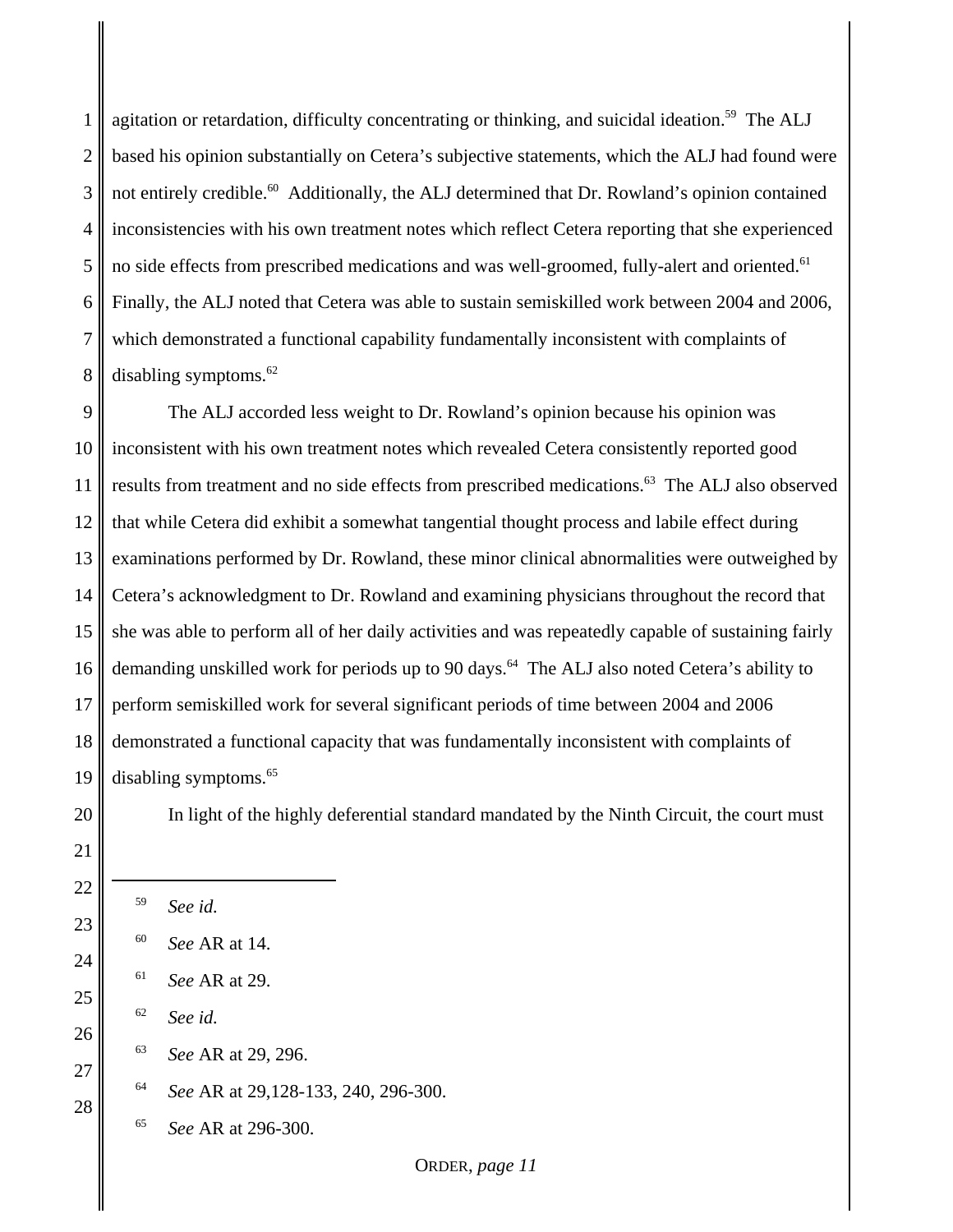1 2 conclude that these findings constitute substantial evidence to support the ALJ's rejection of Dr. Rowland's statements.

3

# **C. The ALJ Properly Evaluated Cetera's Subjective Complaints**

4 5 6 7 8 9 10 Cetera argues that the ALJ improperly discounted her testimony regarding her limitations and pain. She claims that the actual record does not provide sufficient grounds for the ALJ's adverse credibility determination. The Commissioner asserts that the ALJ provided numerous clear and convincing reasons for rejecting Cetera's subjective complaints, including the conservative nature of the treatment she received, her significant daily activities, and the inconsistencies between Cetera's testimony and certain statements she made to her treating physicians.<sup>66</sup>

11 12 13 14 15 16 17 18 This court's review of the ALJ's decision regarding credibility determinations is limited.<sup>67</sup> Undeniably, the ALJ's assessment of a claimant's credibility must be "properly supported by the record" and "sufficiently specific" to assure the reviewing court that the ALJ "rejected the testimony on permissible grounds and did not arbitrarily discredit a claimant's testimony regarding pain."68 Absent affirmative evidence of malingering, an ALJ may not discount a claimant's testimony without clear and convincing reasons.<sup>69</sup> Nevertheless, the court must give deference to the ALJ's assessment of Plaintiff's credibility if it is supported by the record and applicable legal standards.<sup>70</sup>

19 20 21 Here, the ALJ concluded that Cetera had received only conservative treatment from mental health care physicians and that Cetera had engaged in significant daily activities, including preparing food, watching television, working in the garden, doing housework, going to

22

23

24

25

26

27

69 *See Vertigan v. Halter,* 260 F.3d 1044, 1049 (9th Cir. 2001).

28 70 *See Rollins v. Massanari,* 261 F.3d 853, 857 (9th Cir. 2001) (citing *Reddick v. Chafer,* 157 F.3d 715, 720 (9th Cir. 1998)).

 <sup>66</sup> *See* AR at 28.

 <sup>67</sup> *See Matney v, Sullivan,* 981 F.2d 1016, 1019 (9th Cir. 1992) ("The trier of fact and not the reviewing court must resolve conflicts in the evidence, and if the evidence can support either outcome, the court may not substitute its judgment for that of the ALJ.").

 <sup>68</sup> *See Bunnell v. Sullivan*, 947 F.2d 341, 345-346 (9th Cir. 1995) (quoting *Elam v. Railroad Retirement Bd.,* 921 F.2d 1210, 1213-1214 (11th Cir. 1991) (quotations omitted)).